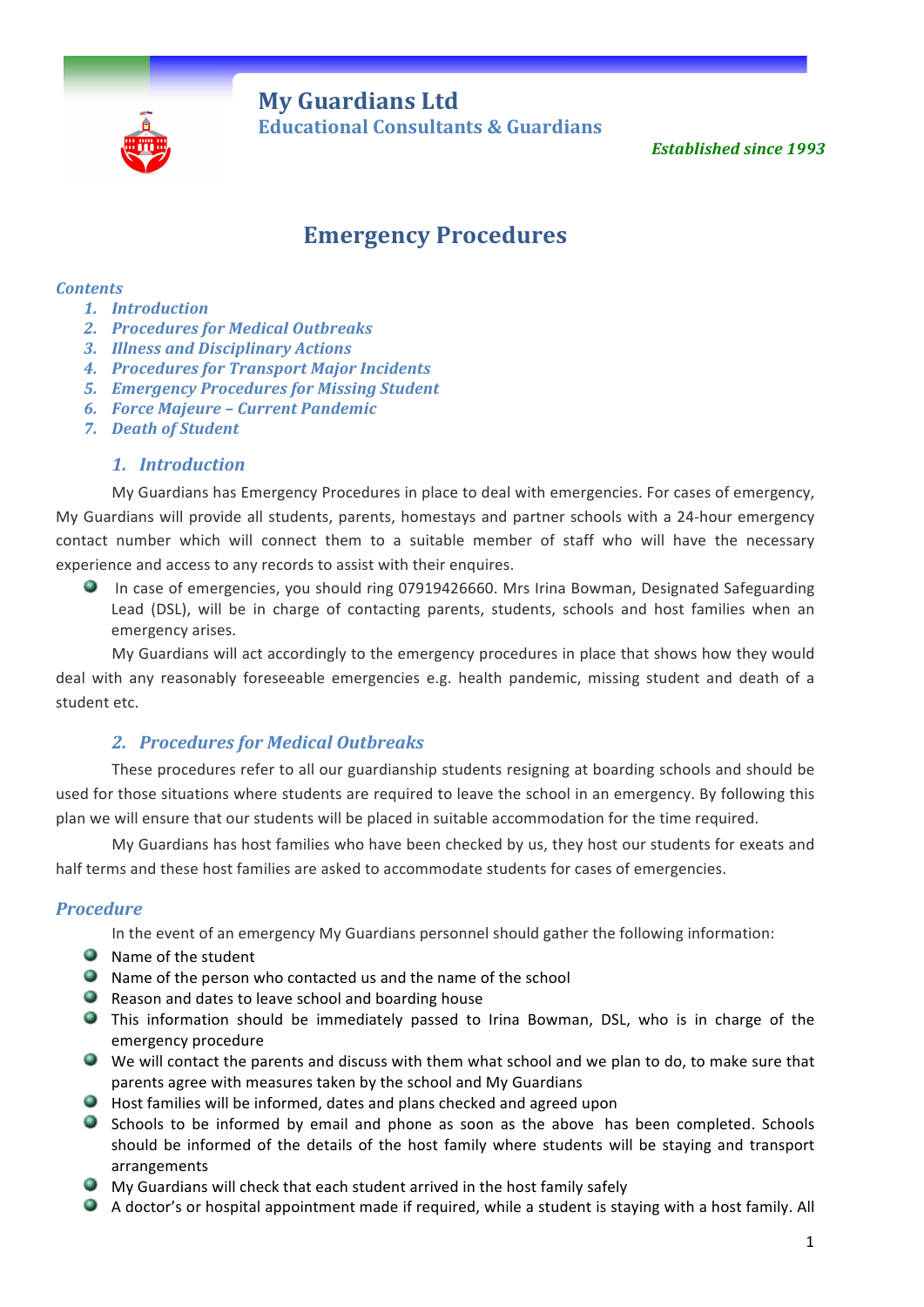details should be sent from school in writing to My Guardians so that all measures required can be taken to keep the student safe

# *3. Illness and Disciplinary Actions*

The above procedures will also be applied when a student is ill (but not contagious) and cannot be accommodated at a school medical centre for some reasons – for instance, the medical centre is full, or some schools prefer younger students to leave schools and be cared by host families. If this is the case then we might follow school advice but first of all will seek parents' permission to place their child to host family, rather than the child to be looked after by medical staff at school. If both parents and school agree that it is in the best interest of a student to be placed with a host family, then we will arrange a homestay. Where possible, a student will be placed with a host family where he or she usually stays for exeats and half-term breaks.

In case of disciplinary actions when a student should leave school we also follow the procedures above and place a student with one of our host families.

# **4. Procedures for Transport Major Incidents**

These procedures will be used for a major transport incident, which affects the arrival or departure of our guardianship students, for example, closure of an airport due to severe weather conditions whilst students are in transit thereby preventing further travel.

If such a situation occurs we will ensure that the student is taken into a suitable host family arranged by us. If travel to a chosen host family is not possible due to transport or weather condition we will discuss with parents alternative accommodations. We will also discuss this situation and all possible options with parents, school, and transport companies involved to make sure all parties agree on the outcome of the situation. 

#### *If this situation happens within the UK:*

- My Guardians will always allow plenty of time for a student to access the airports for check-in to allow for delays in traffic, weather conditions or accident delays
- Should a student's flight is cancelled, delayed or missed due to an incident, My Guardians would take care of the student, keep the student safe and find suitable personnel and accommodations preferable with host families to look after the student
- $\bullet$  If the student requires accompanying to the airport then we will arrange for a representative to remain with the student until they can continue with their journey (for example until they have completed security clearance at an airport or safely aboard a departing train)

# *If* this situation happens outside the UK and the student is not returning to the UK in time for the *start of term in September:*

 $\bullet$  My Guardians will be in contact with parents for updates and will inform the school of possible delays with the student's arrival. We will contact local authorities and transport if required. We will stay in contact with all parties involved and take all possible steps for students to safely arrive in the UK.

# *5. Emergency Procedure for Missing Student*

My Guardians team could be contacted by schools, host families, taxi companies or other members of its personnel, if our guardianship student is missing. Immediate actions will be taken when My Guardians is notified that a child is lost or has gone missing.

Please refer to our Missing Student Policy, which will be attached to this document.

#### *6. Force Majeure – Current Pandemic*

My Guardians is working with our partner schools to ensure that students are safe during this